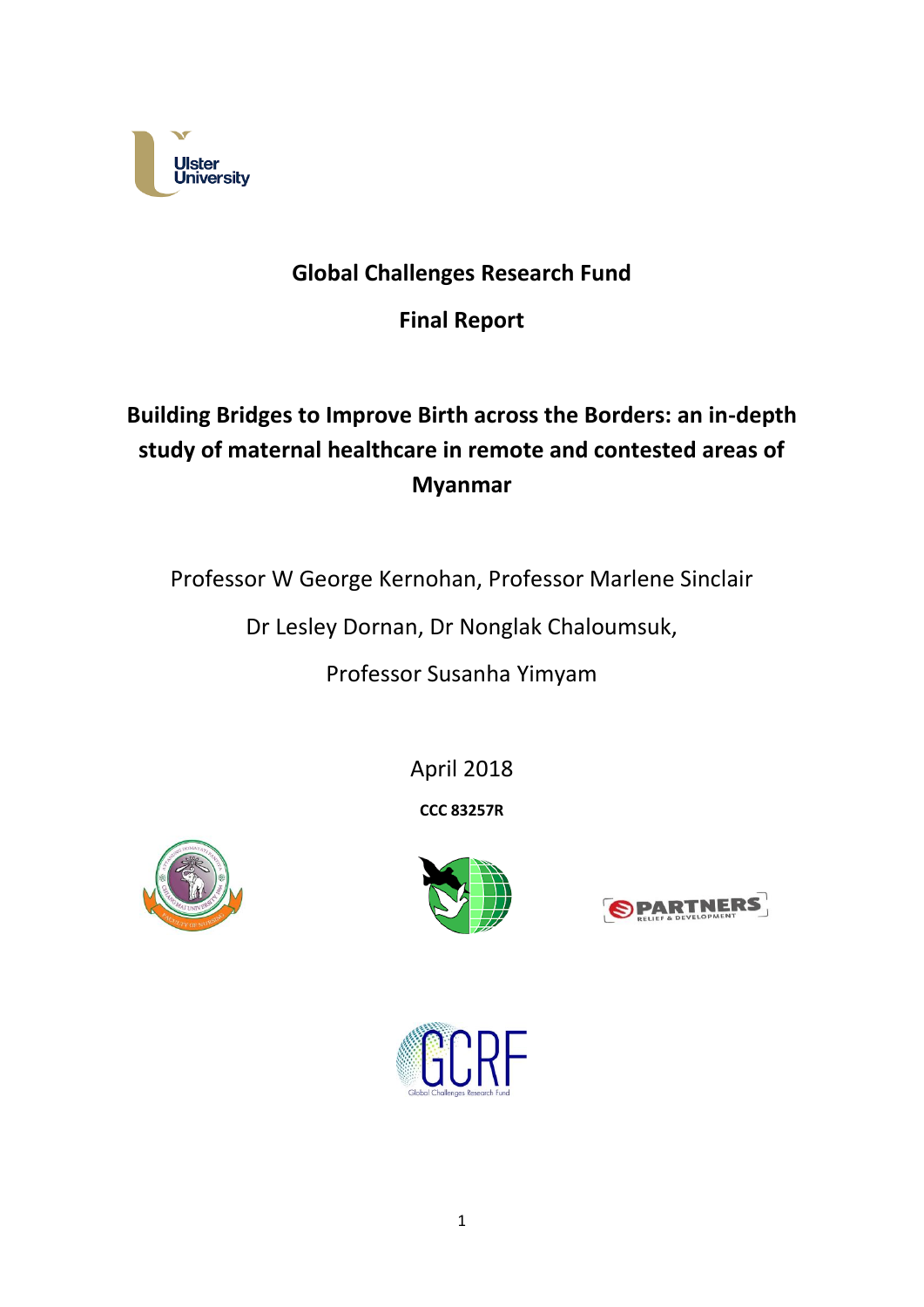## **Building Bridges to Improve Birth across the Borders: an in-depth study of maternal healthcare in remote and contested areas of Myanmar**

#### **Background**

Poor maternal health outcomes and an increased risk of maternal mortality have a significant and lasting outcome on the health of mothers, children and families. Global maternal mortality rates have fallen almost 50% in the last three decades, due in part to the successful implementation of international policies such as the Millennium Development and Sustainable Development goals but mortality rates remain fourteen times higher in low income countries (United Nations 2016). The risk increases within countries experiencing ethnic conflict where there is less infrastructure and an increased potential of marginalisation. Myanmar, as a DAC listed, least developed country with a long history of ethnic conflict and a devolved system of care under the recent peace agreements, is susceptible to the risk of marginalisation and unequitable care. The Karen Department of Health and Welfare (KDHW) oversees the health and social welfare including care of over half a million internally displace people (KNU 2017) but understanding the contextual and cultural challenges is an important step in creating effective and culturally relevant interventions to address maternal health issues in low income, conflict countries such as Myanmar.

**Aim:** Identify risk factors leading to maternal and infant mortality and barriers to care in remote and contested areas of Eastern Myanmar.

#### **Objectives:**

- 1. Complete scoping review of maternal health interventions in low income countries to identify contextual factors related to maternal mortality
- 2. Design a conceptual framework to guide the research and gather baseline data
- 3. Identify contextual risk factors and barriers to care in maternal and infant health through the application of a survey and focus groups
- 4. Analyse and collate all findings to inform next stages of project and future funding applications
- 5. Identify and form partnerships and resources for next stages of project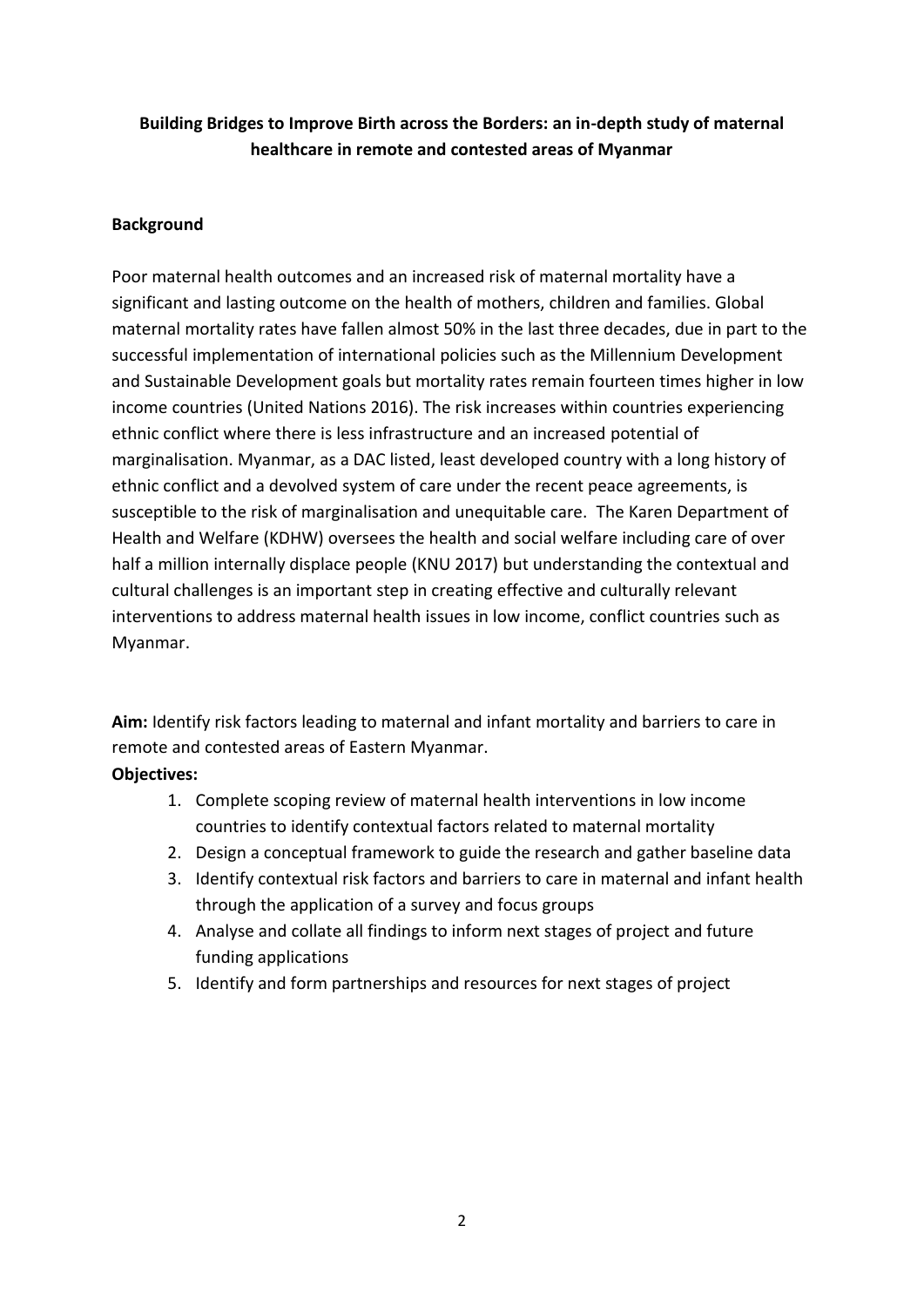#### **Research Outcomes**

A scoping review of maternal health interventions in low income countries was completed during the project. The aim of the review was to complete a comprehensive mapping of maternal health interventions in low income countries with a focus on contextual factors. A protocol was written and agreed (see Appendix 1). A total of six databases were searched with agreed inclusion and exclusion criteria, search terms and Boolean phrases. 58 articles were selected for final inclusion (See Appendix 2). The selected articles covered a range of local, district and national interventions and revealed the complexities that exist within maternal health in low income countries.

Contextual challenges evident in a high number of the articles included a lack of infrastructure and resources, difficulties in access to high quality, evidence-based care and effective training of skilled birth attendants. Common themes within the review were interventions to address the need for increased antenatal care, emergency obstetric treatment and services and access to facility-based care to address critical maternal risks such as post-partum haemorrhage and eclampsia which increase the risk of maternal mortality. The recent Lancet series (Miller 2016) highlighted the dilemma between 'too much, too soon', high level interventions which may be implemented too early or 'too little, too late', which reflects poor access and inadequate maternal care. A significant number of interventions appeared to focus on voucher systems to encourage women to deliver in medical facilities. However, sustainability of this approach and issues with scaling up of these interventions were apparent within the review. Several identified interventions focused on training skilled birth attendants or the implementation of maternity waiting houses as mid-level services but there appeared to be gaps of both training and resources and a lack of a systematic policy or process within this approach. This highlights the risk of focusing services on high cost intervention services without a systematic supportive approach for 'normal' deliveries and a recognition and referral system for higher risk cases which may increase the risk of marginalisation and poor maternal health services for the vulnerable women in these communities.

Further concepts within the review were local and national challenges of implementation, an awareness of contextual factors affecting good maternal health practice but limited cohesiveness of approaches within the different countries and significant limitations in capacity, which is not surprising when examining the overall development challenges which exist within low income countries. Several studies did identify and implement projects to enhance community or local government or health authority participation as a way to increase access to quality maternal education and care. A further development was the use of technology, particularly around mobile phone applications. However, despite the international health recommendations for maternal health and a high level of research there are still considerable challenges in resolving maternal health issues in low income countries, which are complicated even further in conflict settings.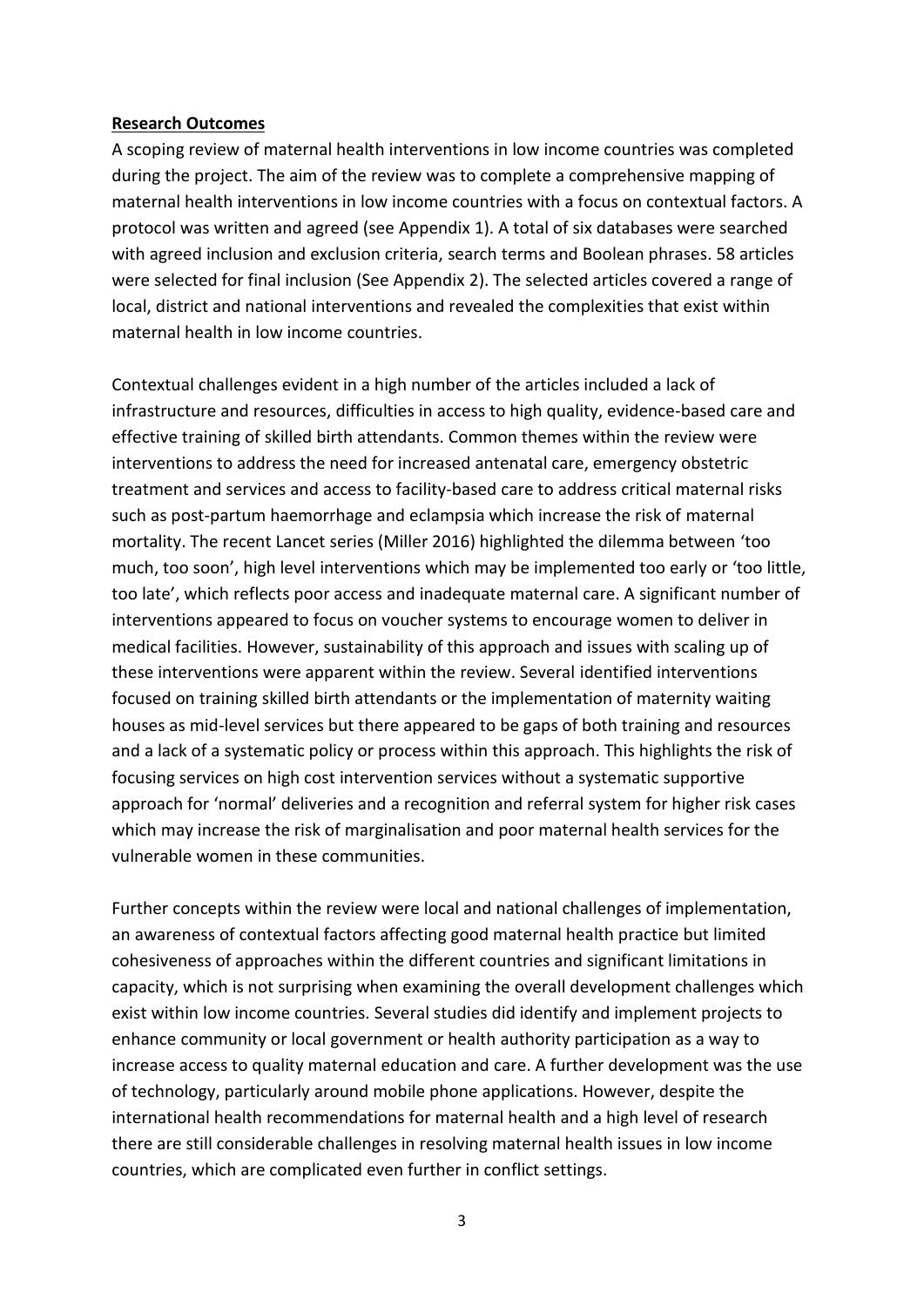#### **Methodology**

#### **Study Design**

This research was an exploratory descriptive study. It was a follow-on to a short 3-month GCRF project and was designed as a feasibility study prior to a larger GCRF application for a national study of maternal healthcare in Myanmar. This study allowed us to gain a deeper understanding of the context of Myanmar, begin to identify and develop the process of applying for permission and establish partnerships, test the data collection tools and identify potential challenges in Myanmar. There were two main elements to this study: data collection through a maternal health survey and focus groups and the further establishment of required permission and partnerships in preparation for the next nationwide study. Research assistants from Karen state in Myanmar were identified from two partner non- governmental organisations working within Eastern Myanmar who were recognised and approved by the Karen Department of Health and Welfare. Training in research, ethics and data collection methods was completed by a Research Fellow from Ulster/Chiang Mai University and a senior health advisor from one of the partner organisations.

#### **Ethical Approval**

Following commencement of the project the research team began the ethical approval process in early October. The process highlighted some of the challenges of doing international research within a strict timeline in conflict contexts with limited resources. The process was beneficial in identifying and addressing ethical challenges such as contextual informed consent in areas of ethnic mistrust and within community cultures, developing training for research assistants and the need for the provision of care of participants during and after the research. Outcomes have included a quality training programme for research assistants in Karen State, Eastern Myanmar, the development of a distress protocol and a follow-up programme which is deliverable and acceptable in line with international ethical standards.

Under the current peace agreements between the ethnic groups Karen state has a devolved system of care and so is separate from Myanmar Department of Health. There are no current university institutions in Karen State, but permission was granted for the study by the Karen Department of Health and Welfare (KDHW) following meetings with the Director of the KDHW and head of the reproductive health department.

Ethical recommendations and approval for the project were given by Ulster University in Northern Ireland. Ethical recommendations included adjustments to the focus group participant information sheets and consent forms, focus group questions and the development of a distress protocol for women who may have experienced infant loss or complications, particularly following the focus group data collection process. All recommendations were implemented as required. The following section contains the methods and results of the study.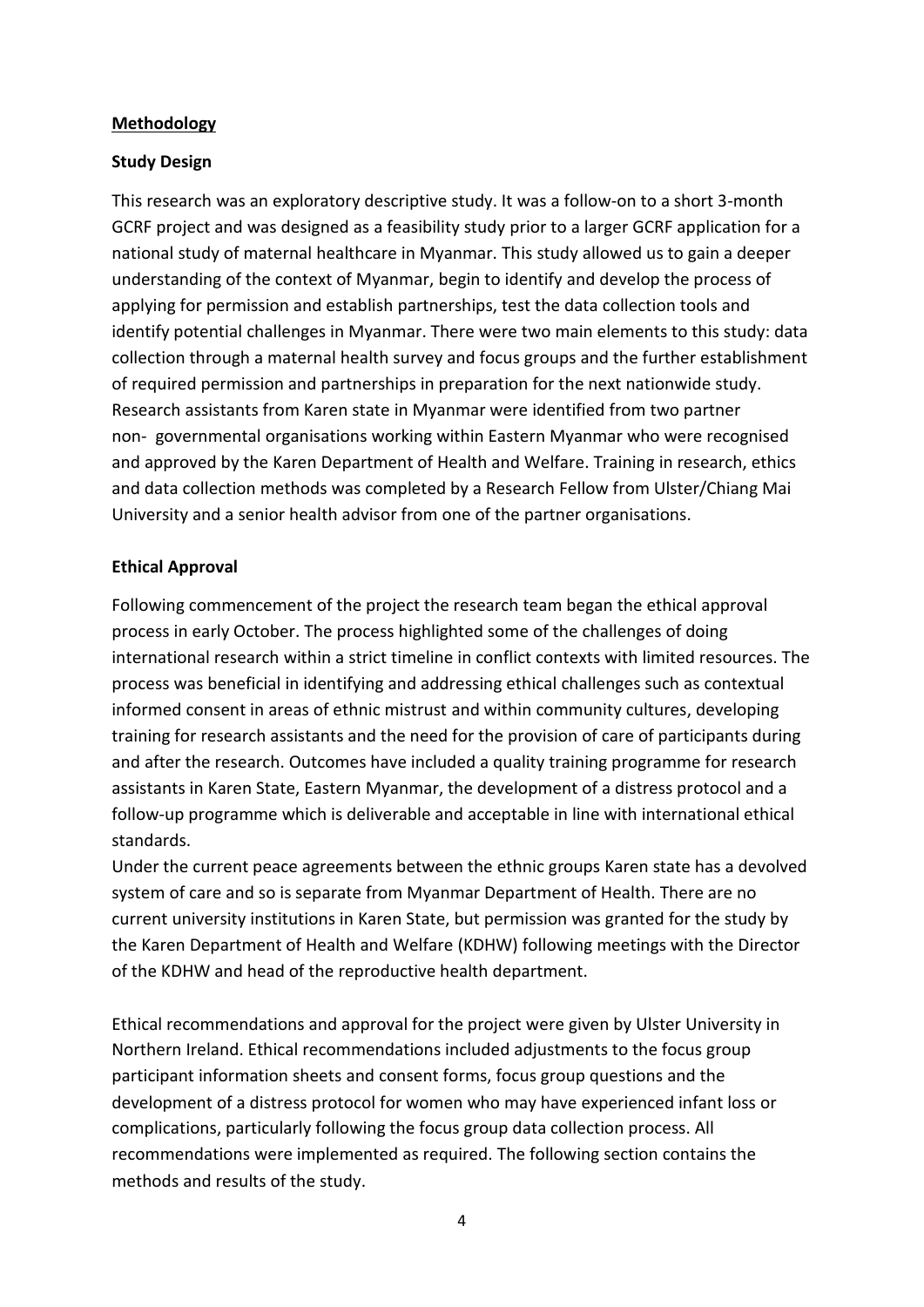#### **Conceptual Framework**

Sociological, maternal health and conflict models were examined to form a theoretical framework for this study. However, there were limited frameworks which incorporated both the protective and risk factors, healthcare practices in rural maternal and infant health, cultural beliefs and practices and contextual challenges in conflict countries. Through the implementation of an ecological approach the Context, Maternal and Infant Health and Culture Framework (see Appendix 3) was designed and tested to guide this and future research studies in this region. This model is designed to identify the legacy and challenges of remote and conflict areas and incorporates the recommended actions for care from the World Health Organisation (WHO) Integrated Management of Pregnancy and Childbirth Guidelines: IMPAC (WHO 2018) and the Maternal Mortality Near Miss Framework (WHO 2011). The cultural and contextual components are based on findings from a recent Global Challenges Research Fund maternal mortality literature review (Kernohan et al, 2017) and the Three Delays Model (Thaddeus & Maine 1994).

## **Development and Implementation of The Context, Maternal, Infant and Culture (CMIC) Survey**

A literature review completed to identify relevant maternal health surveys, revealed a wide range of available surveys but limited resources to examine cultural and contextual factors in remote areas of conflict countries. As a result, a 54-item survey incorporating the four CMIC domains was designed to identify key cultural, maternal and infant risks and contextual factors in delays to care. The four domains considered significant within this survey were:

- 1. Contextual factors related to community strengths and weaknesses and access to care within communities
- 2. Availability and quality of maternal healthcare during pregnancy, birth and the early postpartum phase
- 3. Care of the infant during pregnancy and birth and the post-natal stages
- 4. Cultural factors influencing maternal health.

Translation of the survey into the Karen language was completed in line with World Health Organisation recommendations (WHO 2014). An expert panel of Karen and Native English speakers with relevant health and language experience was convened. Using a culturally acceptable, community-based approach the group translated the survey, discussing and agreeing translation for each item. Back translation was completed by a Karen native speaker from an alternative international organisation. There were limited changes made during the back translation and the feedback was that using a group approach to translation had been beneficial and efficient. The same process was implemented for the focus group questions without back translation to ensure clarity of language and meaning.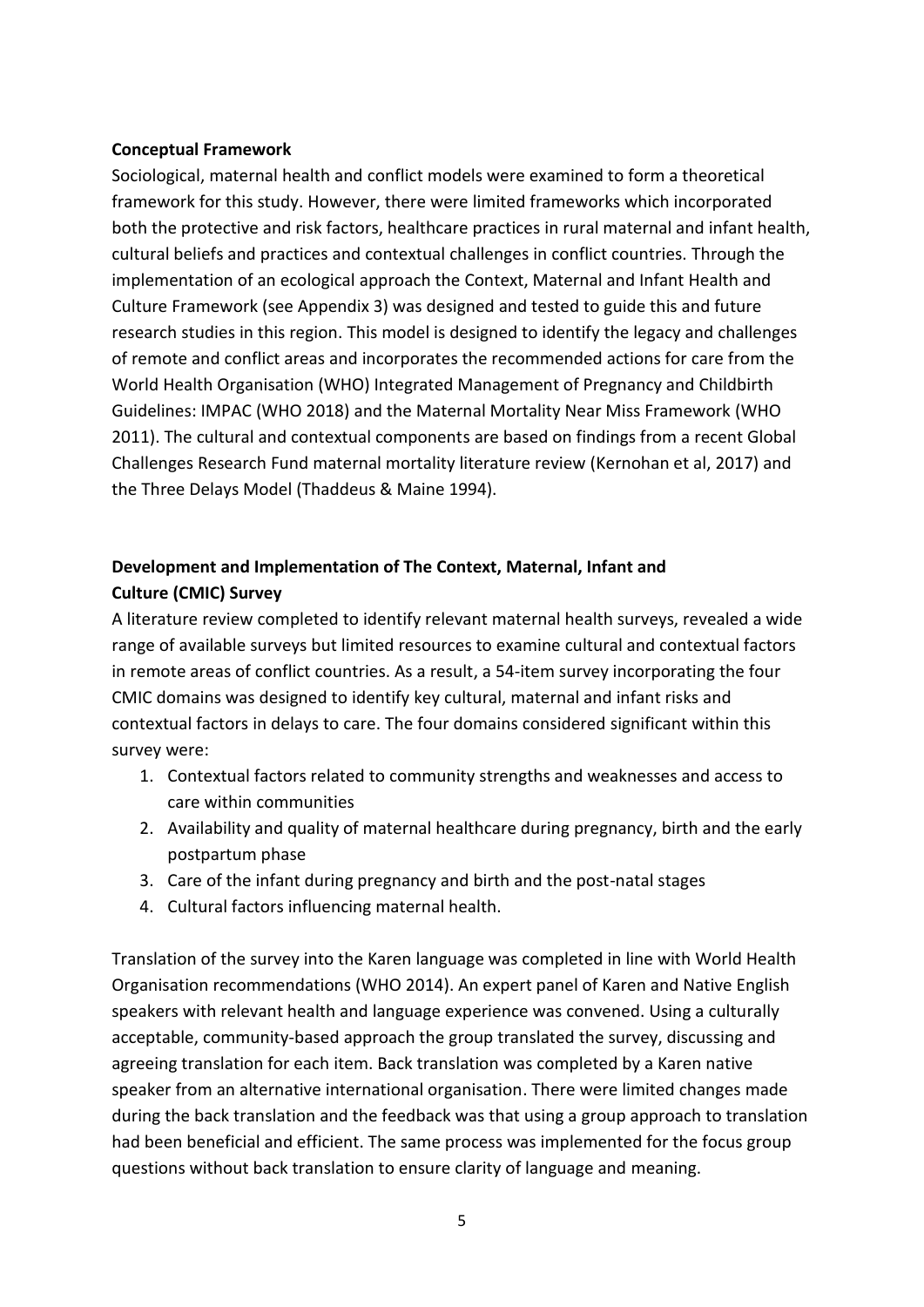#### **Results**

Using a priori sample size calculation 260 surveys were calculated to be an adequate sample. The research implementation stage was delayed due to the ethical approval process. Data collection began in early January and was completed in mid-March 2018. A total of 248 surveys were collected from 22 remote communities in Eastern Myanmar. Over 90% of women give birth at home. Early analysis suggests a lack of access to skilled medical care including antenatal services, skilled birth attendants and increased risk to life due to lack of infrastructure and resources. This includes travel restrictions and high travel risks due to poor roads and jungle paths in remote areas as well as ethnic mistrust between the Karen and Burman groups. Communities appear to have a strong community ethos with recognised leadership and decision making shared between the leadership and family members. Additional support is given from neighbours and community members, particularly during crisis events. The analysis also suggests attending clinics or hospitals outside their communities may cause additional financial and psychological stress on the mothers and families. Cultural practices common following birth include breastfeeding, dietary restrictions and worship practices. Further reporting will include statistical analysis. Results from the survey analysis will be collated and incorporated into a full-scale national study.





(All photos used with permission)

#### **Focus Groups**

The aim of the focus groups was to gain a deeper understanding of women's lived experiences of pregnancy, birth and the early postpartum stages in remote areas of Eastern Myanmar. A semi structured interview protocol was developed in line with the maternal health recommendations and the Three Delays model (Thaddeus & Maine, 1994). Questions included what experiences have you had when having children and what challenges do you face? The focus group design was for 2-3 women to attend each session with a maximum of 8 focus groups. Research assistants were trained in data collection methods including communication skills, managing unexpected events and conflict within group settings.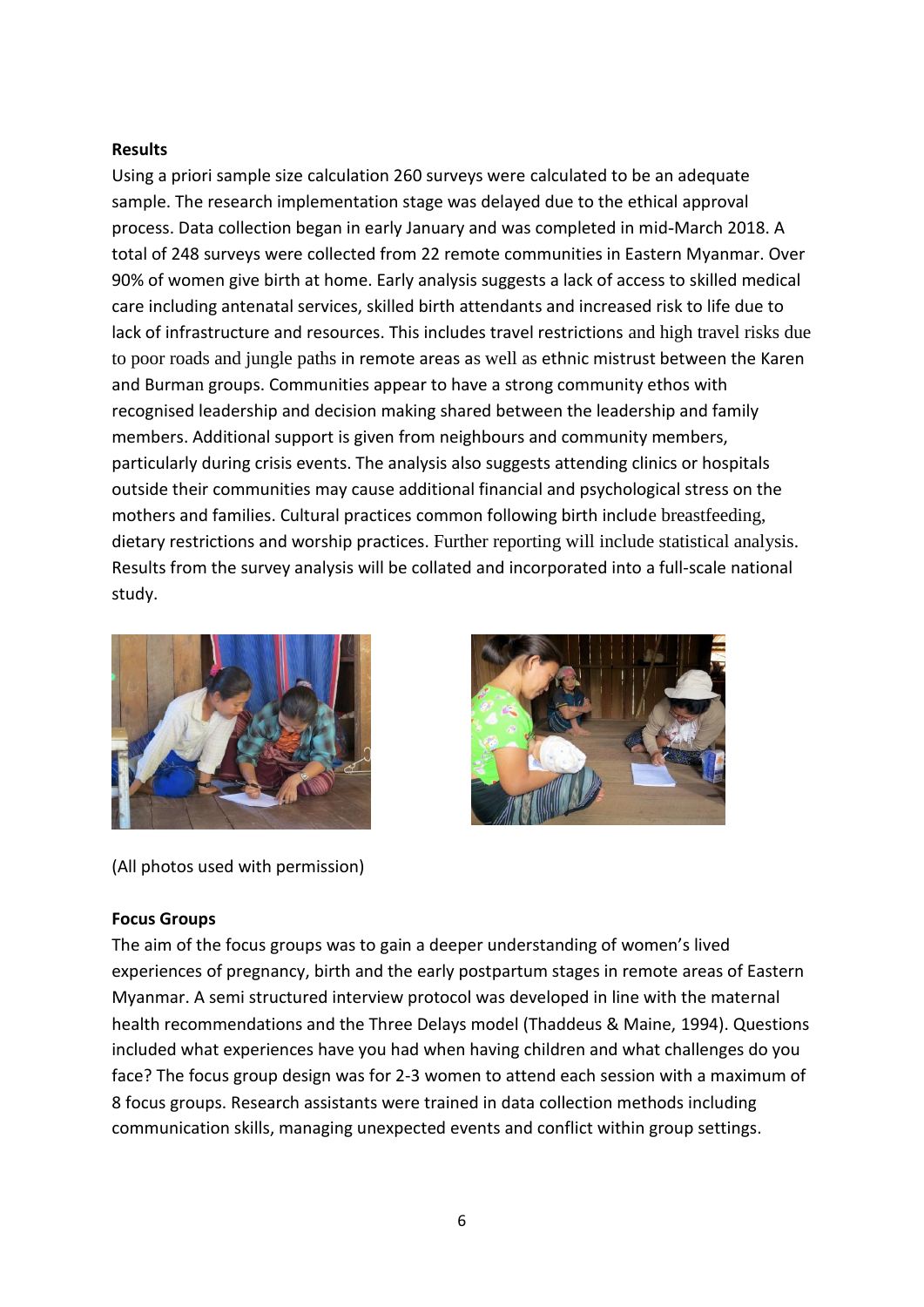#### **Results**

Eight focus groups were held in remote communities of Myanmar. The process of implementing focus groups within a community culture brought some important cultural insights. The ethical approval process suggested inviting 2-3 participants per group. However, during the data collection process it became clear that within these communitybased cultures the women's stories were also community experiences and there was a desire for community members including the women, mothers, leaders and birth attendants to attend. To exclude them may have caused offence or conflict. As such, a discussion was held in each community prior to the focus groups and the women and community chose who would attend. The individual consent forms were then adapted to become community consent forms, but care was taken to ensure that confidentiality and bias were managed appropriately in each session. Translation of the focus group is on-going with three transcripts completed. Early analysis suggests the following themes:

*Too Far, Too Foreign*: for many women going outside their own communities means going into a world that they do not feel comfortable with and are not familiar with. This may include language, medical practices and travelling long distances which feel like a greater risk than staying at home.

*Cost Too High*: travelling outside communities costs a lot both in time and finances which often families and communities cannot afford. If women experience problems during birth the community rallies together to carry the woman on bamboo stretchers to the local clinic.

*Life as We Know It*. Within the data there are several experiences which are accepted as normal. A lack of access to contraception, accepting practices such as fundal pushing or experiencing complications are the norm and appear to be simply accepted. The data suggests that women are reluctant to ask for help or do not appear to recognise the dangers, often preferring to find local solutions to potential risks. In one case this included a mother losing sensation in her legs during labour, being tied by her arms to the roof of a house and 2-3 men pushing on her abdomen to try and deliver the baby. In one focus group the participants suggested that life was easier now that they no longer had to run for safety from the Burmese army or give birth in the jungle.

During the data collection process birth attendants, families and leaders in the communities shared the stories and experiences of pregnancy and birth. Participants commented that they had never been asked for information about their experiences before and that they valued this process and that it gave them a sense that they had not been forgotten. Feedback suggested that this had encouraged not just individuals but communities, particularly through the participatory process of the focus groups.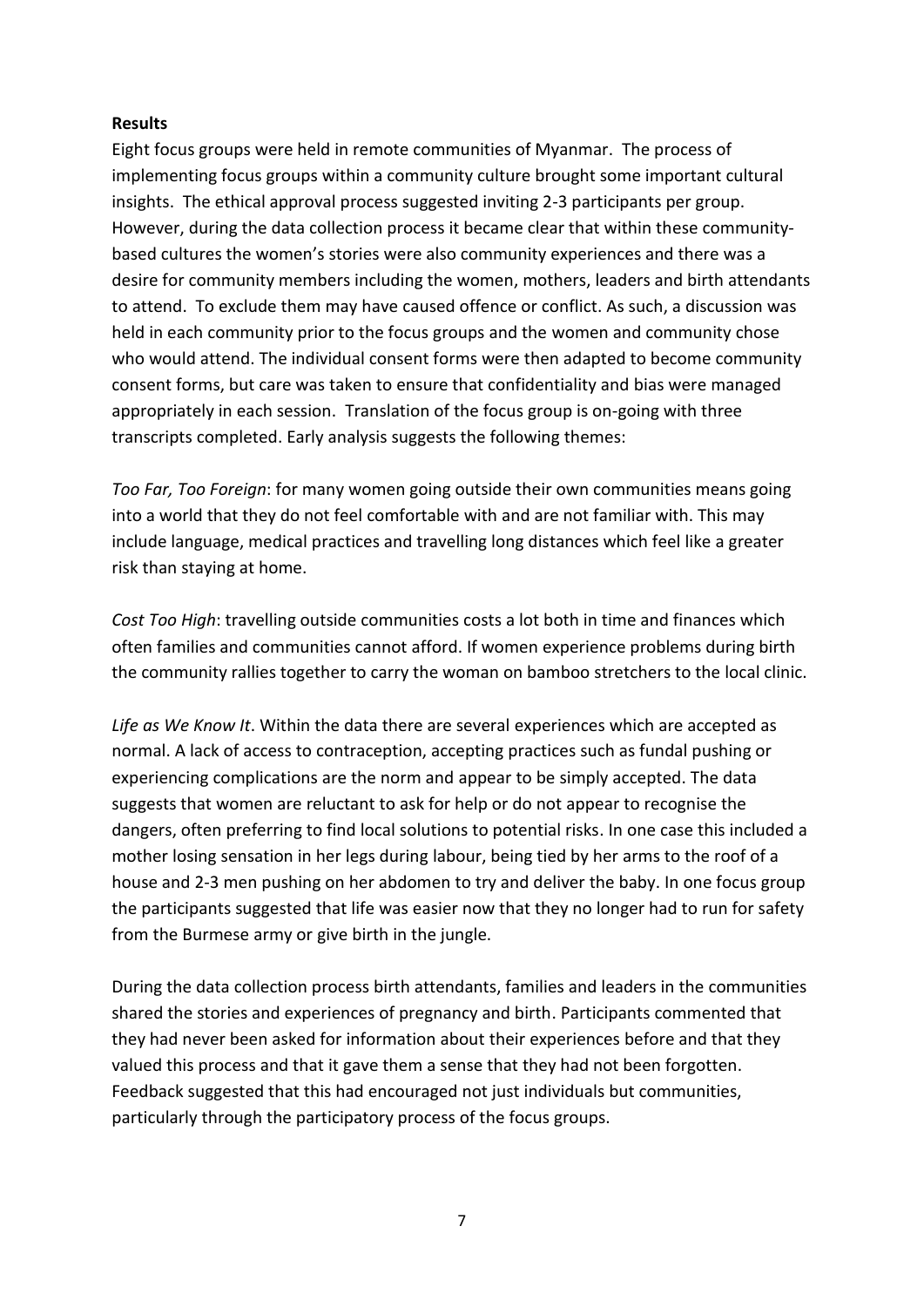



(All photos used with permission)

This process allowed the data collectors to get different perspectives of the stakeholders which offered an interesting insight into the realities of maternal health in remote, conflict areas. All data collected from this research process will allow a better understanding of maternal health in the context of remote areas of Myanmar and will be incorporated into the next project application.

#### **Project Development and Partnerships**

This research was designed to gather data and important contextual information and form partnerships in preparation for a larger GCRF funding application for a national project. The project proposal for this next application has now been written. The aim of the project will be to explore the cultural and contextual challenges of maternal healthcare between ethnic groups in remote areas of Myanmar through a policy and needs analysis, an evaluation of current maternal healthcare practices across five of the main ethnic groups and the implementation of the CMIC survey and focus group research tools to complete ethnographic research within five of the ethnic groups. Following the data collection and analysis outcomes may be the design of an education programme in emergency obstetric and maternal health for skilled birth attendants and midwives based in remote areas and a maternal health education programme designed to identify common cultural values and distinct ethnic beliefs and practices which may be incorporated to increase relevancy and knowledge and to reduce poor maternal health outcomes. For more information see Appendix 4.

Approval was given for the project from the Myanmar Ministry of Health and Sport in December 2017. However, during this project it became clear that applying for and completing research in Myanmar is complex with multiple layers of permission and agreement from many departments including the Ministries of Health, Nutrition, Public Health, Maternal Health and Nursing. Meetings were held between Ulster staff, members of the research team from Chiang Mai University and Rectors and staff from the University of Nursing, Yangon, and University of Public Health, Yangon as well as a number of international non-governmental organizations. Partnerships have been agreed with several